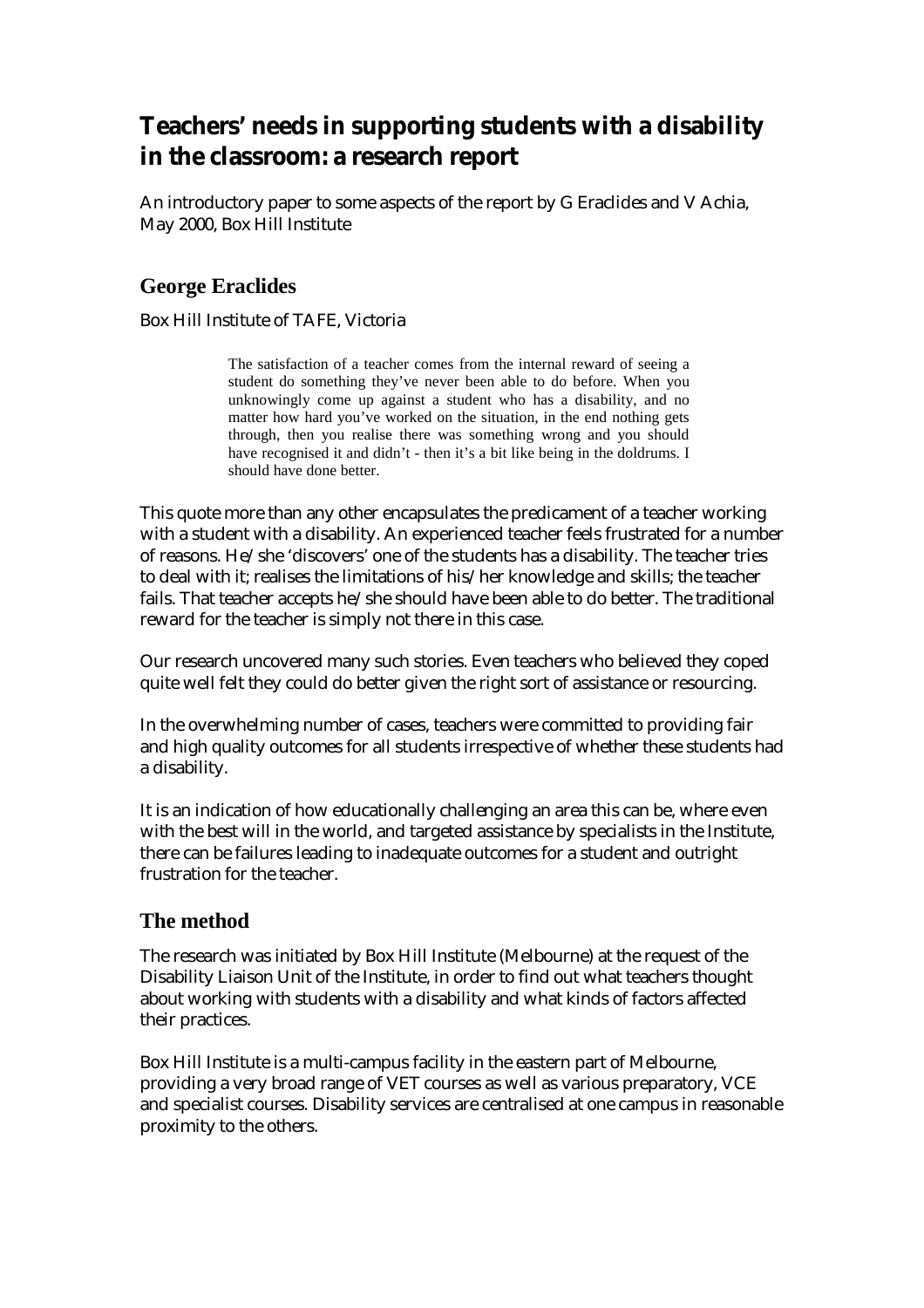Our method was based on the techniques of qualitative research. We spoke confidentially and at great length to 12 teachers in individual interviews. They were a balanced group in terms of gender, from various campuses and diverse subject areas.

We grouped our standardised questions into four categories:

- background and experience
- attitude
- professional issues
- recommendations.

Following the collation of the transcripts, a special meeting was held in order to address professional concerns and make recommendations. The full research report makes use of direct quotes in order to allow the teachers' own voices to be heard.

We deliberately did no research into disability policies and practices at the Institute, in order to minimise the effect of our prior knowledge at the interview stage. We were concerned to record the impressions and attitudes of teachers in as pure a form as we could.

The full report, as published by the Institute, accurately reflects the research process. No attempt was made to correct the grammar or amend the intensity of the language used.

## **Findings**

There were numerous findings which were consistent with expectations and which add to previous research; then there were some which confounded and surprised us.

Teaching students with a disability is of course a challenge. It does require more time and effort. Teachers had little, if any, formal training in dealing with disability; they based their practice on whatever teaching experiences they previously had, the support of fellow teachers, and the assistance of the Disability Liaison Unit (DLU). The chronic shortage of resources in TAFE and the overall pressure to do more with less were cited as some of the reasons why teachers felt they did not do as well as they might. Combined with a sense that they do not fully understand the implications of a disability on the learning process, it therefore is to be expected that teachers are very concerned about the quality of their work.

Overwhelmingly, there was a belief that people with a disability belonged in TAFE by natural right, by the principles of social justice, and on the basis of fundamental human goodwill and a sense of welcome to all.

The commitment to quality and self-improvement was clearly in evidence, and most teachers believed that they were positively challenged by their experiences in teaching students with a disability.

Teachers found some kinds of disabilities harder to deal with than others (for instance those involving mental states); they needed a knowledge base on learning styles appropriate to different disabilities; and there were some problems in the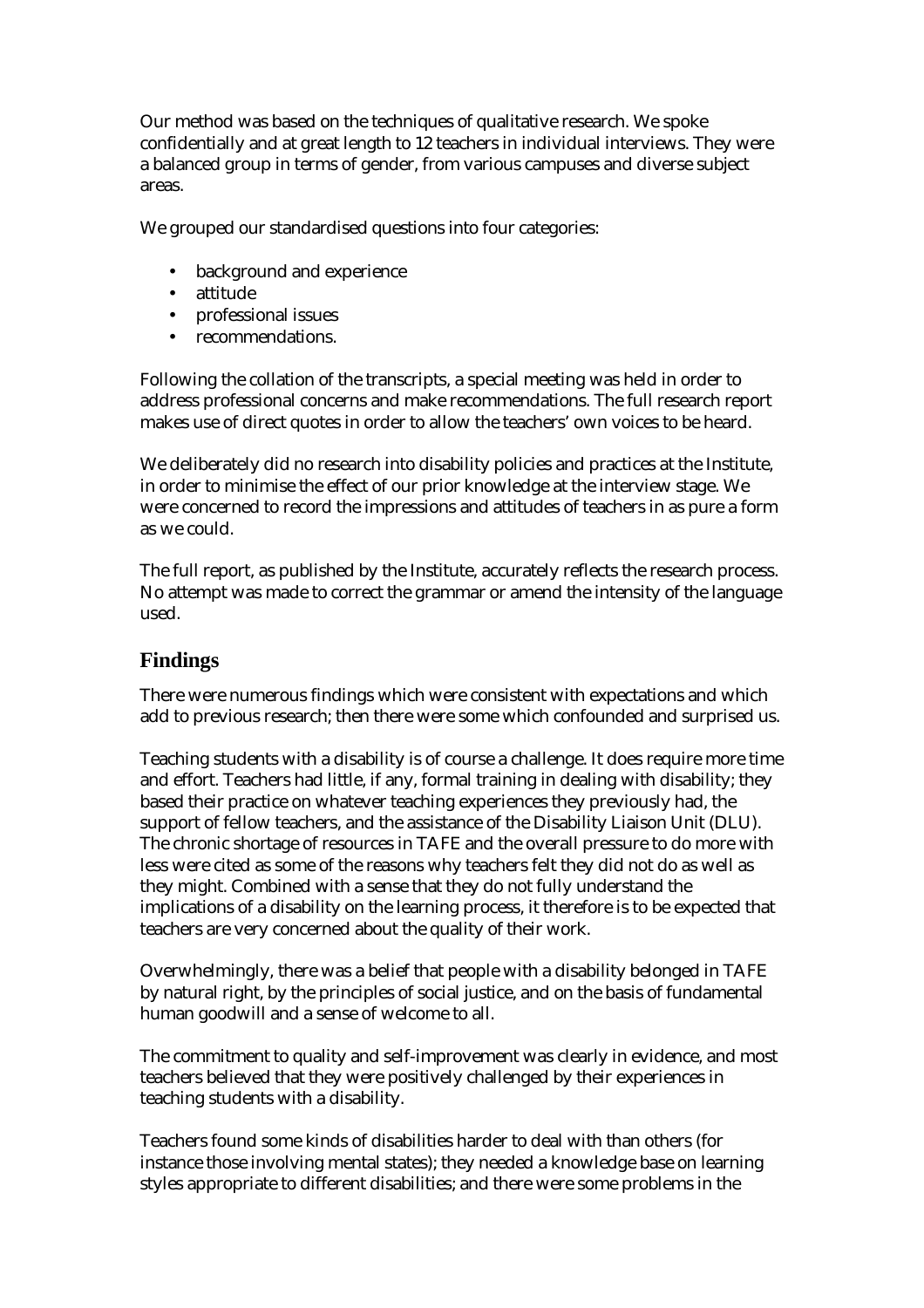relationships between teachers and support workers. Ultimately, without the specialist help of the DLU, there would have been many teaching failures.

In this paper, I would like to concentrate on only four findings that contained a few surprises for us.

### **The information and knowledge gap**

There was a distinct gap in the professional knowledge of teachers in dealing with certain disabilites. Teachers wanted information on an as-needed basis, about how to teach students with different disabilities. Whether this involved training, documentation, best practice examples, liaison with an educational expert, or fact sheets about different disabilities, it had to be timely and in a usable format:

> Whether it's a lack of maturity or a learning disability, I can't tell the difference ... that's the problem ... I don't have the expertise.

or

I'd like to see every teacher who's involved with disabled students receive some background as to how we can best perform for that particular student.

More disturbing is that there seemed to be a significant information gap between Institute policy, driven by government legislation, and the level of teaching practice. This was revealed in a general way, by comments and recommendations made both during individual interviews and at the special meeting which was held.

The fact that teachers made many suggestions, some of which may be considered impractical, that were contrary to policy guidelines or were already in place - raises a general information issue for the Institute and its specialised agencies. People delivering services are in some cases not fully aware of what initiatives are being developed, or what the policy limitations, internal and external, are on the organisation delivering vocational education.

Clearly, what is going on at one level of the organisation is not getting through to another level that needs to know. Significantly, this level that needs to know in many cases does not even realise it does not know. Hence, we have teaching practice not fully informed by the reasons *why* certain things have to be done a certain way and why some changes (say in assessment procedures) *have to be made.* 

This situation applied also to the way in which the DLU was understood to operate; for instance, many teachers were not sure what the guidelines were for the interaction of a support worker, a student and a teacher. The situation is possibly even more serious, when one considers the number of sessional staff that are now being employed, with limited (if any) induction processes. Teachers rely on what they think is reasonable, or what their informal mutual support system provides for them. Some of the implications can be seen in the next group of findings.

#### **Classroom practices and discrimination**

In the real world, how do you give equal opportunities to someone with a disability?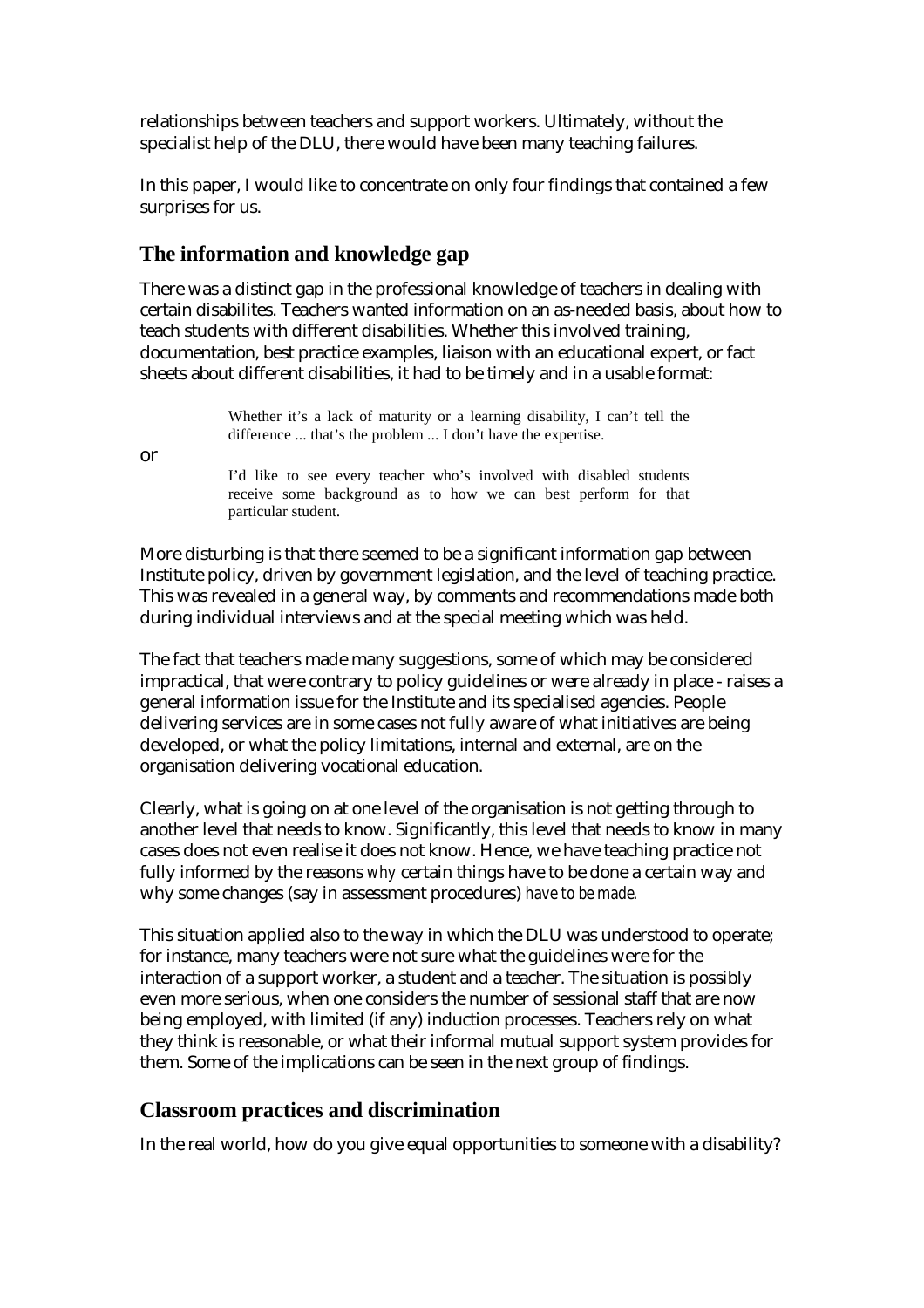This was the fundamental question for many teachers. Even assuming the definitions of an equal opportunity policy are understood, how do you do it in practice?

Teachers wanted to be fair in their teaching practices where students with a disability were involved; but they wanted to be fair without disadvantaging other students. Fairness to all, as in:

> You can't be seen to be favouring a student with a disability. So any changes in teaching have to be to everyone's benefit.

After all, as teachers explained, other students that do not have a disability may be just as needy for a whole range of different reasons. They may have quite different levels of personal learning competence, problems with literacy or numeracy and unrecognised barriers to learning such as: emotional problems, past failures, lack of family support, poverty, poor language skills, or even a personally unacknowledged disability - a process of denial.

Because it was unclear to teachers how far they *should go* in supporting students with disabilities, they therefore used their own judgement and went their own way:

... they are just another student as far as I am concerned.

or

You can't really teach to one person. I think you have to keep a balance of what you feel is the best way to present a subject to a group. After all it is not individual tutoring.

Some did the basics - and believed that was the fair thing to do - or they left matters to the support worker, or they treated everybody the same (after all, is not equal treatment the same thing as being fair?) Others went a great deal further, believing that students with a disability had a right to special treatment, and for some it was all about catering to individual differences anyway:

|    | I try to cater for them without making it obvious to anyone else. Maybe<br>some people are entitled to more help than others. |
|----|-------------------------------------------------------------------------------------------------------------------------------|
| or |                                                                                                                               |
|    | My responsibility is to inspire learning, and to recognise each student's<br>individuality.                                   |
| or |                                                                                                                               |
|    | the classroom is just an administrative concept, not a learning concept.                                                      |

There were suggestions that a few attitudes were inappropriate and that some practices had not evolved to take into account the integrated classroom; there was even some conflict between support workers and teachers over classroom behaviours, and some teachers were not happy with the role of support workers in the classroom, particularly during the assessment process:

> Support workers sometimes tutor ... not sure what their role is. I thought it was just to take notes or interpret with sign language, but they seem to do more than that.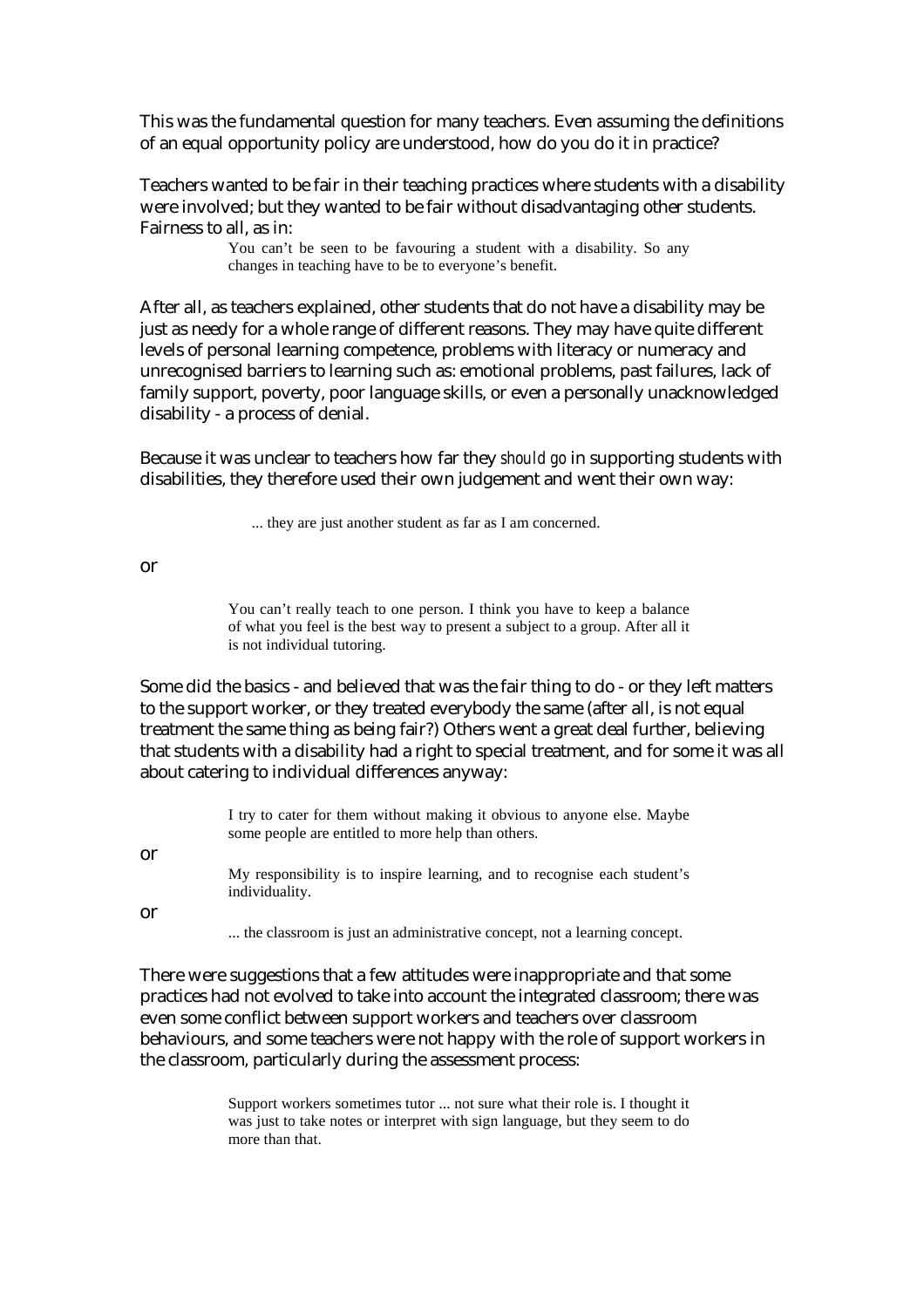Discrimination, when it did take place, mostly occurred as a result of an earnest attempt to be fair - fair to all, as well as the student with a disability.

The possibility of being unfair to a student with special needs, when motivated by the best of intentions (being equal and therefore fair) - and not realising that by avoiding positive discrimination you could actually be unfair (hence unjust) - was surprising. Clearly, guidelines embracing the concepts of fairness, and the qualifying role of special needs and positive discrimination, should be part of the professional understanding of all staff.

Teaching practices that had seen better days were acknowledged by teachers, and they wanted the knowledge and skills to do better. Systemic problems, such as having to teach by lecturing to large numbers of students, in what is essentially a 'take it - get it - or leave it' approach, works against the most disadvantaged, and that usually means someone with a disability.

#### **Assessment**

Some teachers expressed a great deal of concern about the assessment process involving students with a disability.

A student is being assessed for competency in a subject area, but because of a disability they require some form of assistance or a modification to the assessment model used for all students.

Teachers were concerned, even angry, about how much help was being given to a student, believing in some cases it was not fair (as in overall fairness) and therefore inappropriate. However, they were not sure whether they could take action (see illustrative quote above). For instance, if a support worker prompts a student (and are they allowed to do that?), or the student just goes onto cruise-control while the support worker becomes a vital part of the learning process, contributing significantly to team-learning outcomes (assessable in some courses): is that fair?

> If the student uses the support worker correctly, that's fine. When they use them to slack off ... not happy with that. It has happened that the scribe is more involved in the class than the student, who is reading a novel!

How far should you go in changing the assessment model to accommodate a disability? Not very far in some trade areas *- not at all!*

> We don't dare put out a student that has not met the competencies required, disabled or otherwise (eg a procedure about testing a live circuit). Errors on the job cost lives!

In other areas it is not so clear that a revised assessment does in fact measure competence. Of course, it all goes back to how clearly the CBT process has been carried out (for instance, how well definitions of outcomes have been articulated); but the reality is that in a lot of courses ambiguity exists, and in some cases (for instance, preparatory courses) there is a great deal of slack: is a student with a disability considered competent if they type up an A4 document to a particular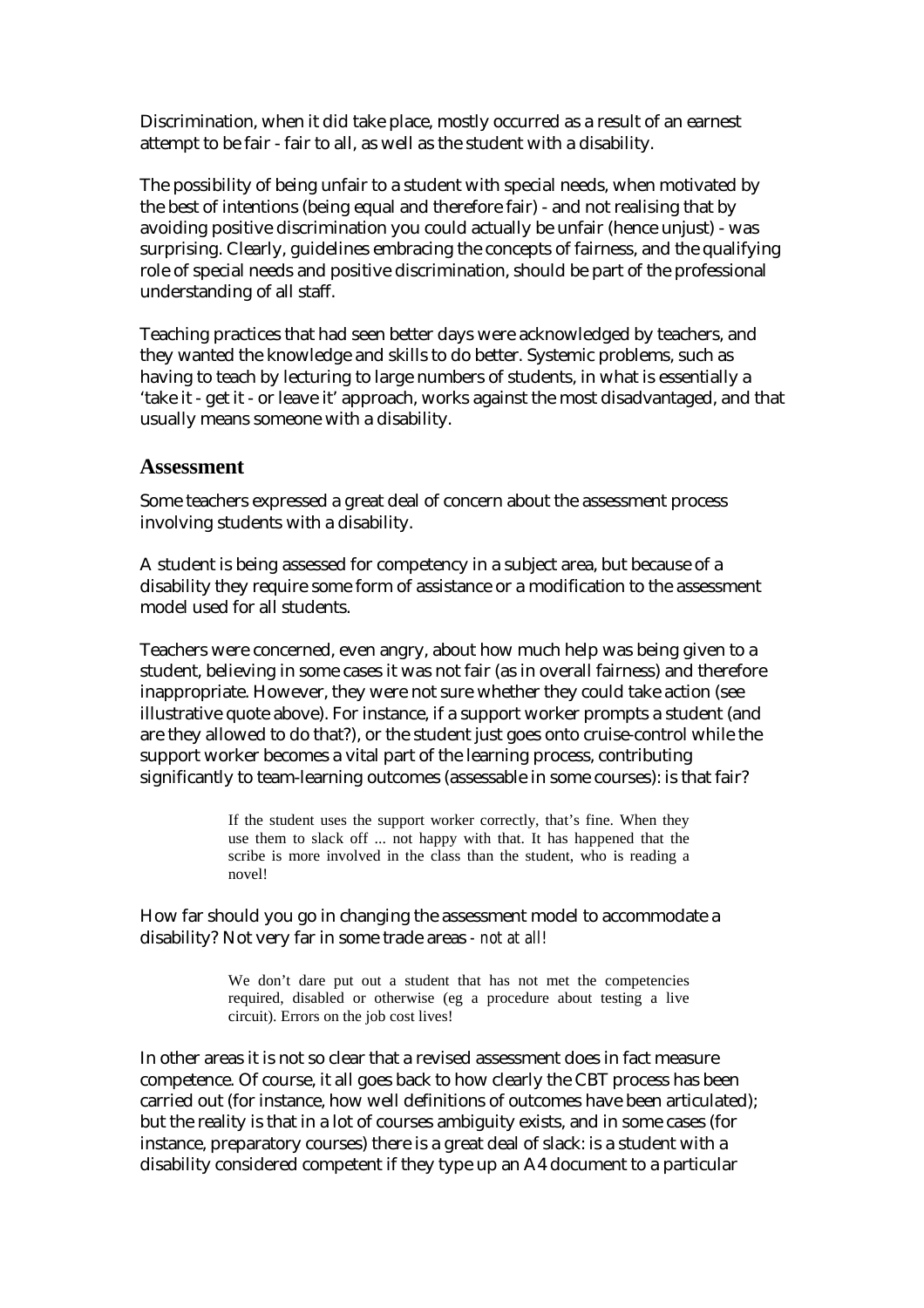standard, and they do it with no errors - but it takes them two hours to do so? How about if they are prompted by a support worker or assisted if there is a glitch with the computer?

If the student above thinks they are 'competent', when in fact they are far from being so by workplace standards, can that be a good thing? Questions like these were posed by some teachers, and there are no easy answers. Indeed, there seem to be no suggested guidelines or examples of 'best practice' with alternative models of assessment:

> That is the pressure put on us by the DLU [Disability Liaison Unit], to make us rethink ... which is helpful in some ways - to rethink what was done before - but there are limitations, and it does take time.

Teachers felt they were at times under pressure to modify assessment models (not in itself a bad thing if carried out properly) - but where is the time supposed to come from? How do you ensure the degrees of difficulty are consistent with what other students have to go through?

Teachers involved in assessment modifications end up having less time for other things, including helping students with a disability in other ways. In fact, as one teacher pointed out, in her subject area there were great difficulties with students that did not meet the assessable criteria of the DLU, yet they had other 'just below the threshold' problems that needed support (which equates to time). These students could not access any significant amounts of assistance. There are many such students, so what is fair after all?

#### **Selection process**

In the special meeting that was held after the individual interviews, the question of how students get to do what courses made a strong appearance.

From the special meeting:

The attitude of TAFE, where there is a presumption that anyone can do a course, needs to be reviewed in the light of the changing standards which apply to education and employment.

There is a perception that because it is TAFE, there is an obligation to take practically any kind of student - even where their suitability for a course is doubtful. Some teachers believed the system should be far more rigorous, particularly when dealing with students with disabilities. This should be the case whether the students are coming through the normal year 11/12 processes, as pre-apprentices or apprentices, or through direct applications.

It is clear that people undertake courses for all sorts of reasons, and getting an employable skill is only one major reason; some people are only concerned to develop a skill (not reach an industry standard), or to interact with other people in a social setting. They do a course on the recommendation of family, friends, or even at the behest of a guardian agency. Yet teachers are generally required to teach all students to workplace competencies, with a job as the ultimate destination.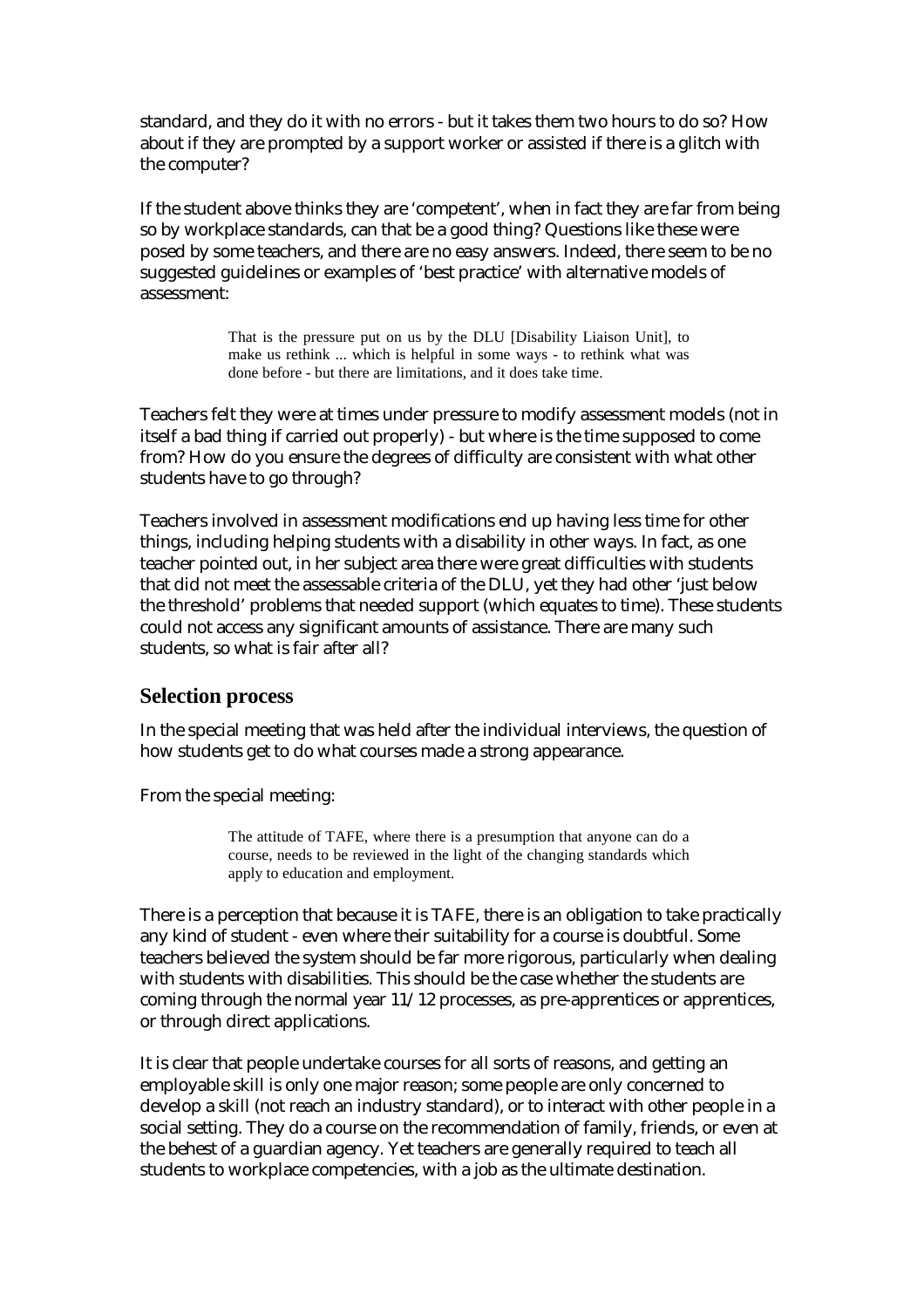Most departments undertake some sort of interview as part of a selection process, but it was suggested that this process was not an effective filter. Nor was there sufficient (if any) advice to the teacher or potential student about what alternative courses or areas of personal development may be appropriate (perhaps with a community-based provider or some other TAFE partner).

A particularly striking example was given by one teacher of a student with a disability (Asperger's Syndrome) enrolled in a course requiring a great deal of social interaction and team work (part of the assessment process). When 'competent', this person will be working in an occupation where social interaction is the core of the work. After employing alternative assessment processes, this person has since passed through this course and enrolled in another subject area; it is doubtful he or she will work in the area of original study.

Again, from the special meeting:

Better selection techniques will ensure that students can cope with the course content and the workplace their competencies will take them into.

While not wishing to seem to deny opportunities to anyone, teachers felt there should be some guidelines for teachers and potential students (and are there such guidelines or policies informing practice? See the above section on the information and knowledge gap), making it clear that a selection process worthy of the name exists; and disability is a factor (among others) determining whether an application can proceed.

Some teachers were not sure what was allowable under various Acts of Parliament or educational policies which regulate what opportunities exist for accessing TAFE. Our impression was that some teachers were not fully on top of the various social justice issues which form the foundations of policy.

#### **Some recommendations**

From just the few findings and comments examined above, it is clear that a great deal could be achieved by the timely provision of information, development of guidelines, and professional development intended to increase the knowledge base of teachers:

- 1. Get the information already in existence to the teachers, eg Government and Institute policies or procedures; and target new teaching staff.
- 2. Prepare and distribute guidelines as to what is expected of a teacher in the classroom and the use of support staff in classes and during assessment and in-services.
- 3. Get information and training on disabilities and learning styles; examples of best practice and an ideas database.
- 4. Prepare and distribute guidelines regarding allowable assessment variations and examples of successful practice and what criteria can legitimately apply